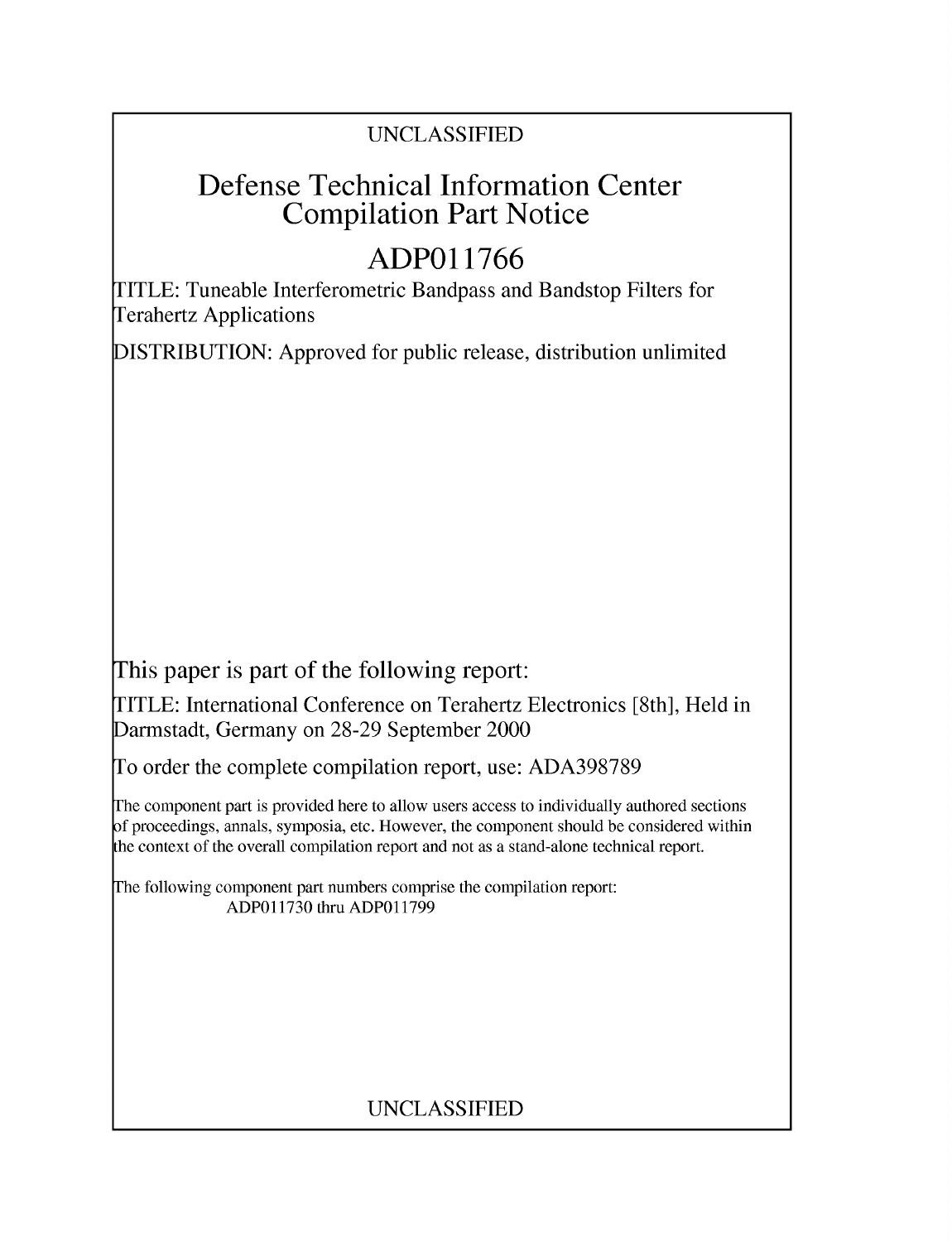# Tuneable Interferometric Bandpass and Bandstop Filters for Terahertz Applications

Otto Schwelb and István Frigyes

type of tuneable bandstop and bandpass filter is presented. **by** their detuning effect. The technologies of tuning and The filters use 2×2 couplers loaded by discontinuity-assisted modulation have not been here considered. ring resonators (DARR). The bandstop filter consists of one or several cascaded DARRs. Two bandstop filters separated by a cavity make up the bandpass filter. Tuning is achieved **11. DISCONTINUITY-ASSISTED** RING RESONATOR by varying the geometrical or material parameters of the The **BBB** of the filter is a 2x2 coupler loaded by a DARR ring resonators or the cavity. Alternatively, when the device as shown in Fig.1, where  $K$  is the power coupling is used as a sensor, environmental conditions are monitored coefficient of the coupler, **y** its fractional power loss and r **by** their detuning effect. Selectivity and tuning range are controlled **by** the coupling coefficient of the couplers, **by** the **is the reflection coefficient of the discontinuity.** circumference of the rings and **by** the reflection coefficient of the discontinuities. The effects of coupler and waveguide loss have also been investigated.  $\times$  *7* 

## I. INTRODUCTION

Quasi-optic tuneable bandstop and bandpass filters with bandwidths from the KHz to GHz range are key components in measurement, telecommunication and sensing. Analytical investigations show that a  $2\times 2$ coupler (lumped element or distributed parameter type) Fig.1. The basic building block of the filters: a  $2\times 2$ loaded by a ring resonator that incorporates a controlled coupler loaded by a discontinuity-assisted ring resonator. amount of small reflective discontinuity can be a very effective bandstop filter subject to the strength of It is apparent that without the reflective discontinuity the coupling. Using this circuit as a basic building block circuit has an all-pass characteristic [1], i.e., the (BBB) we investigated several bandstop and bandpass magnitude of the transmitted intensity in a lossless device filter configurations with remarkably selective properties. is unity, and therefore without the reflective discontinuity The bandstop filter, effectively a highly reflective the lossless circuit cannot be used as a frequency filter. composite mirror, is fabricated from one or several (A lossy circuit without a discontinuity will still not cascaded BBBs. The bandpass filter consists of two such reflect power back to the input, but its transmission will mirrors, separated by a cavity, much like a Fabry-Perot exhibit a notch near resonance.) Indeed, by exploiting the resonator. The discontinuity built into the ring resonator frequency dependency of its transmission *phase*, this can be a mismatch or a short length of waveguide with circuit can be used as a group delay compensator [2]. material or geometric properties slightly different from While its reflectivity must be carefully controlled, the

using a lumped element model for the couplers; neither step-index dielectric layer, a short shallow grating, etc. the fabrication technology of the resonant ring nor that of We assume a symmetric discontinuity, which is most the discontinuity is addressed since they strongly depend conveniently represented by the scattering matrix [3] on the band of operation. Some of our simulations have been carried out at 3THz, others at 194THz. *f*

Tuning of the bandstop filter is achieved by modulating the parameters of the ring or that of the discontinuity. Tuning of the bandpass filter requires variation of the phase delay in the cavity between the mirrors. To obtain such a phase delay variation either the length or the refractive index of the cavity must be adjusted. Among discontinuity. In practice the reflection coefficient is the means to produce this adjustment are small, in the order of  $10^{-4}$  to  $10^{-1}$  therefore, to obtain a

micromechanical, piezoelectric, electrooptic and thermal. Abstract - Numerically simulated performance of a new Conversely, environmental conditions can be monitored



that of the ring.<br>nature of the discontinuity embedded in the resonant ring The results have been obtained from a computer program is immaterial. It can consist of a small mismatch, a single

$$
S_{d} = \begin{bmatrix} r & jt \\ jt & r \end{bmatrix} \tag{1}
$$

where  $t = \sqrt{1 - r^2}$  is the transmission coefficient of the high  $Q$  resonance, the power coupling coefficient  $K$  must **0.** Schwelb is with the Department of Electrical and Computer be small as well, usually between 40dB and 10dB. Note Engineering, Concordia University, 1455 Demaisonneuve Blvd. West, also that it makes no difference for the operation of the Montréal, Québec, Canada H3G IM8.<br>DARR where inside the ring the discontinuity is located. Budapest University of Technology and Economics, 1111 Budapest, Using a conventional model for the coupler [4] the two

I. Frigyes is with the Dept. of Microwave Telecommunication, Goldmann György tér 3, Budapest, Hungary distinct elements of the scattering matrix of the BBB are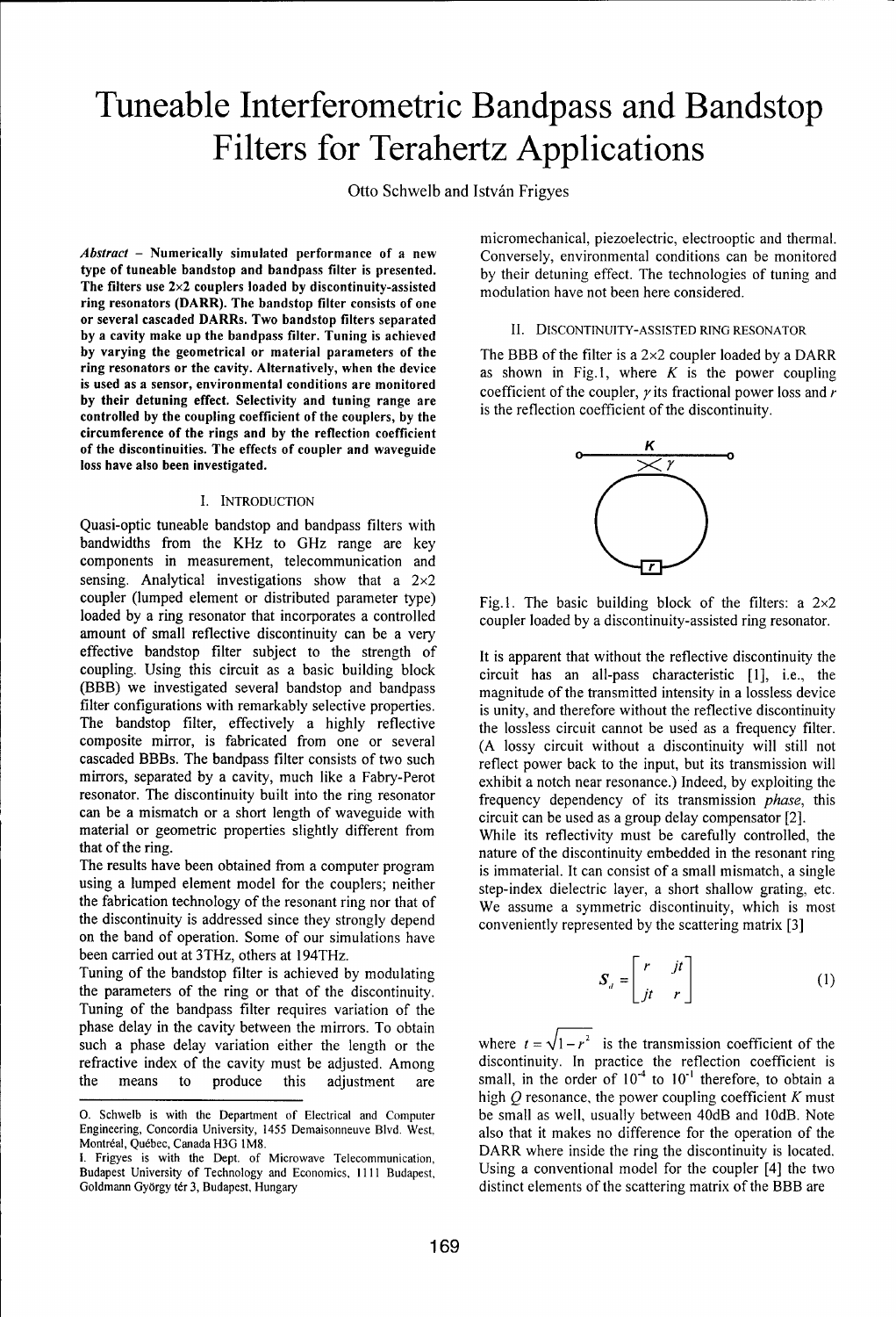$$
S_{ii} = \frac{-a^2 rK \exp(jkL)}{\exp(j2kL) - a^2 (1 - K) - j2at \sqrt{1 - K} \exp(jkL)} \tag{2}
$$

$$
S_{\rm n} = a \frac{\left[ \exp(j2kL) - a^2 \right] \sqrt{1 - K} - jat(2 - K) \exp(jkL)}{\exp(j2kL) - a^2 (1 - K) - j2at \sqrt{1 - K} \exp(jkL)} \tag{3}
$$

where k is the wavenumber, L is the physical length of resonator (length xeffective index): the ring and  $a = (1-y)^{1/2}$  is the amplitude loss coefficient of the coupler ( $\gamma$  is the fractional power loss).

Equations (2) and (3) reveal that the BBB is a bandstop filter whose behaviour is subject to the value chosen for K. Fig.2 depicts the wave intensity transmitted through the BBB as a function of detuning from the design This is in accordance with the fact that the group delay frequency and as a function of *K*. (To convert from through the composite mirror at  $\lambda_0$  is proportional to  $L_{eff}$ detuning to frequency multiply by *c* the free space and inversely proportional to *r*. The performance velocity of light in mm/s.) The figure shows that at characteristics of the composite mirror in the stopband design frequency there is a critical value for  $K$ , denoted region, including the group delay, are similar to those of a by  $K_c$ , where the transfer intensity is zero. For  $K \leq K_c$  the long Bragg grating [6]. By cascading undercoupled and resonator is undercoupled, showing two minima, overcoupled building blocks square well (flat bottom) increasingly separated as the value of K decreases. For  $K$  stopband characteristics can be obtained.  $> K_c$ , the resonator is overcoupled showing one minimum which becomes increasingly shallow as the value of  $K$ rises. The relationship between  $K_c$  and  $r$  is:

$$
K_c = \frac{2r}{1+r} \approx 2r
$$
 (4)

Important to notice is the second derivative of  $I_{21}$  with  $\frac{20}{3}$ respect to frequency at centre wavelength. For an undercoupled DARR this is negative, whereas for an overcoupled DARR it is positive.



Fig.2. Intensity transfer through the BBB as a function of **0** detuning and power coupling coefficient.

## Ill. **BANDSTOP** FILTER **CONSTRUCTION**

Although the BBB offers large rejection levels, its skirt Fig.4. Fabry-Perot type bandpass filter consisting of two selectivity is not sufficiently steep. This can be improved composite mirrors separated by a cavity. upon by cascading several BBBs, separated by lengths of waveguides. To reinforce the reflection from each unit, If the length of the cavity (or defect, as it is sometimes the phase delay between consecutive BBBs must be such called) is as to cause constructive interference at the entrance port,

much like in the case of reflected wavelets from each element of a Bragg grating in the stopband region [5]. Such constructive interference is achieved when the length of the waveguide separating the BBBs is an and integral multiple of  $\ell_{\pi} = \lambda_0/2n_e$ , where  $\lambda_0$  is the design wavelength and  $n_e$  the effective index of the guide. Fig.3 shows the transfer characteristics of N cascaded, undercoupled, identical BBBs. The bandwidth of the stopband of this composite mirror is proportional to r and inversely proportional to  $L_{\text{eff}}$  the effective length of the

$$
\Delta f \cong \frac{cr}{\pi L_{\text{eff}}} \tag{5}
$$



Fig.3. Intensity transfer as a function of detuning through N cascaded, undercoupled, identical BBBs.

#### IV. FABRY-PEROT TYPE **BANDPASS** FILTER

Since the transmission characteristic of a cascaded BBB is analogous to a composite mirror, one can build a Fabry-Perot type bandpass filter by inserting a waveguide **210<sup>3</sup> <b>b**etween two identical chains of BBBs as shown in Fig.4.

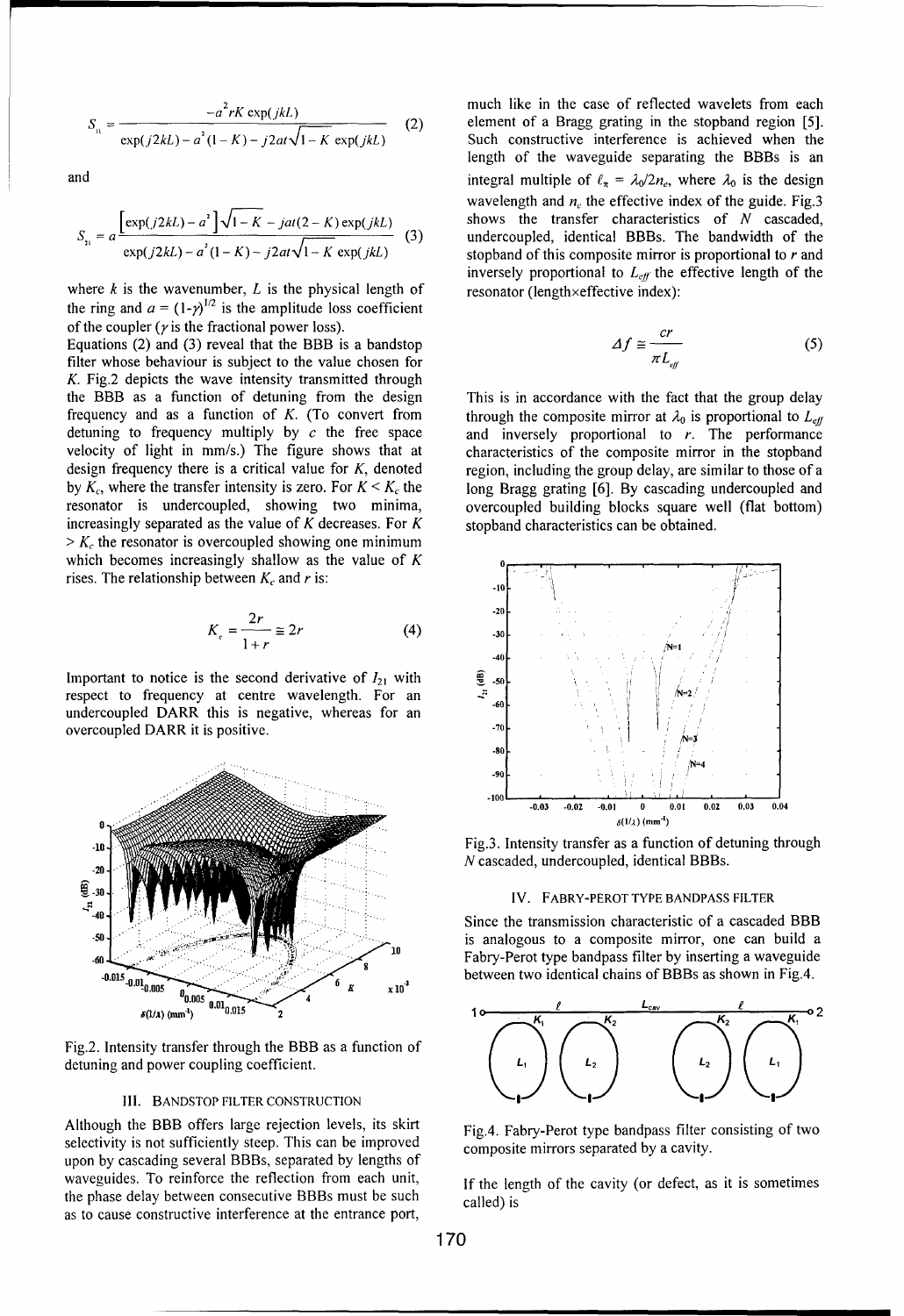$$
L_{\text{cm},n} = (n_{\text{cm}} + \frac{1}{2}) \frac{\lambda_0}{2n_{\text{eff}}}, \quad n_{\text{cm}} \text{ integer}
$$
 (6)

stopband of the composite mirrors, i.e., on the design cavity have insignificant effect on transmission. This is frequency. The maximum *continuous* tuning range within because a resonant ring 'magnifies' its losses (as well as the mirror stopband, obtained by varying the cavity its transmission group delay) proportional to  $1/K$ , usually length is approximately  $\Delta L_{cav} = 0.5\ell_{\pi}$ , where  $\Delta L_{cav}$  is the a large number. Fig.6 is a surface plot of the bandpass peak in the vicinity of band centre as a function of change in the physical length. Larger values of  $\Delta L_{cav}$  to fractional coupler loss. The plot shows the rapid obtain the same tuning range can be realised by jumping From one  $n_{cav}$  to another, as implied by (6). When the increasing  $\gamma$ . The parameters used to obtain Fig.6 are the coultries to a parameters are the increasing  $\gamma$ . The parameters used to obtain Fig.6 are the cavity is tuned by refractive index variation the maximum tuning range is  $\Delta n_e = n_e/(2n_{\text{cav}}+1)$ . In either scheme the same as those for Fig.5. An identical plot is obtained tuning range is  $\Delta n_e = n_e/(2n_{\text{cav}}+1)$ . In either scheme the when instead of increasing  $\gamma$  from 0 to  $\$ total phase delay while tuning the cavity from end of its range to the other is approximately  $\Delta\phi = \pi/2$ . Fig.5 shows waveguide attenuation coefficient  $\alpha$  is increased from 0 the intensity transfer characteristics of the filter, centred to  $\alpha_{max} = \gamma_{max}/2L$ , where  $\alpha$  is in Np/mm and the length of the filter, centred at 3THz using composite mirrors built with throw unit at 3THz, using composite mirrors built with three unit the ring is in mm. Respecting the above law of equivalence between attenuation coefficient and cells having coupling coefficients  $K_1 = K_3 = 0.00103$  equivalence between attenuation coefficient and<br>(20.0dD) and  $K = 0.00255$  (25.04dD) the reflective structural power loss, the two loss mechanisms are (29.9dB) and  $K_2$ =0.00255 (25.94dB), the reflection fractional power loss mechanisms are two loss mechanisms and power are two loss mechanisms and two loss mechanisms are two loss mechanisms are two loss mechanisms are t coefficient was  $r = 0.001$ . The solid lines are the bandpass curves corresponding to cavity lengths  $L_{cav}$  = 100.58 $\ell_{\pi}$ , 100.50 $\ell_{\pi}$  and 100.42 $\ell_{\pi}$ , respectively, the dashdotted line marks the flat-floor bandstop of the mirrors. The passband peaks rise from this floor; the lower the floor level the narrower are the passbands. A flat floor insures a constant bandwidth across the tuning range.



the bandstop filters that comprise the mirrors. the number of identical BBBs in each mirror and  $\alpha = 0$ .

the bandpass filter fabricated with lossless components is might require inclusion of active elements that can an indication that the composite mirrors are partially provide the small amount of gain necessary to offset the transmitting. The smaller this transmission is, the larger is losses. the  $Q$ :

$$
Q = 2\pi \frac{L_{\text{eff}}}{\lambda_{\text{o}} r I_{\text{21}}}
$$
 (7)

transmission. Losses reduce the peak transmission and the tuning range, the stopband or passband width, the broaden the resonance curve.  $\cdot$  effective refractive index of the guides and the minimum,

In interferometric circuits one encounters coupler loss and ring resonator waveguide loss. These have demonstrably equivalent effect on the transmission and group delay characteristics of the filter. In comparison, then the passband peak will fall in the middle of the waveguide losses in the connecting guides and in the



**35**Fig.6. Surface plot of the intensity transfer as a function of detuning and fractional coupler loss.

**-4** 'Transmission levels of lossy filters also depend on *K/K,* and the number of BBBs in the composite mirrors. This is **.0 -8 -6** -4 -2 **0** 2 4 **6 8** illustrated in Fig.7, showing the transmitted intensity of  $(1/2)$ (mm<sup>-1</sup>)  $\times 10^{-4}$  bandpass filters at 3THz design frequency as a function Fig.5. Transmission intensity as a function of detuning of the relative coupling coefficient. The solid (dashfor three cavity lengths. The dash-dotted curve refers to dotted) lines refer to  $\gamma = 1 \times 10^{-6}$  ( $\gamma = 1 \times 10^{-5}$ ), *N* represents Observe how the transmission level for a given setting of V. THE EFFECT OF LOSS  $\gamma$  drops as K approaches  $K_c$  and how sensitive this transmission is to *N.* The acute sensitivity of The finite bandwidth and the corresponding finite  $Q$  of interferometric circuits based on resonant rings to loss

**PHICK EXECTS IN PROCEDURE**<br>The fundamental parameters and technological constraints given when designing a tuneable ring where  $I_{21}$  is the numerical value of the floor level resonator based terahertz filter are: the centre wavelength,